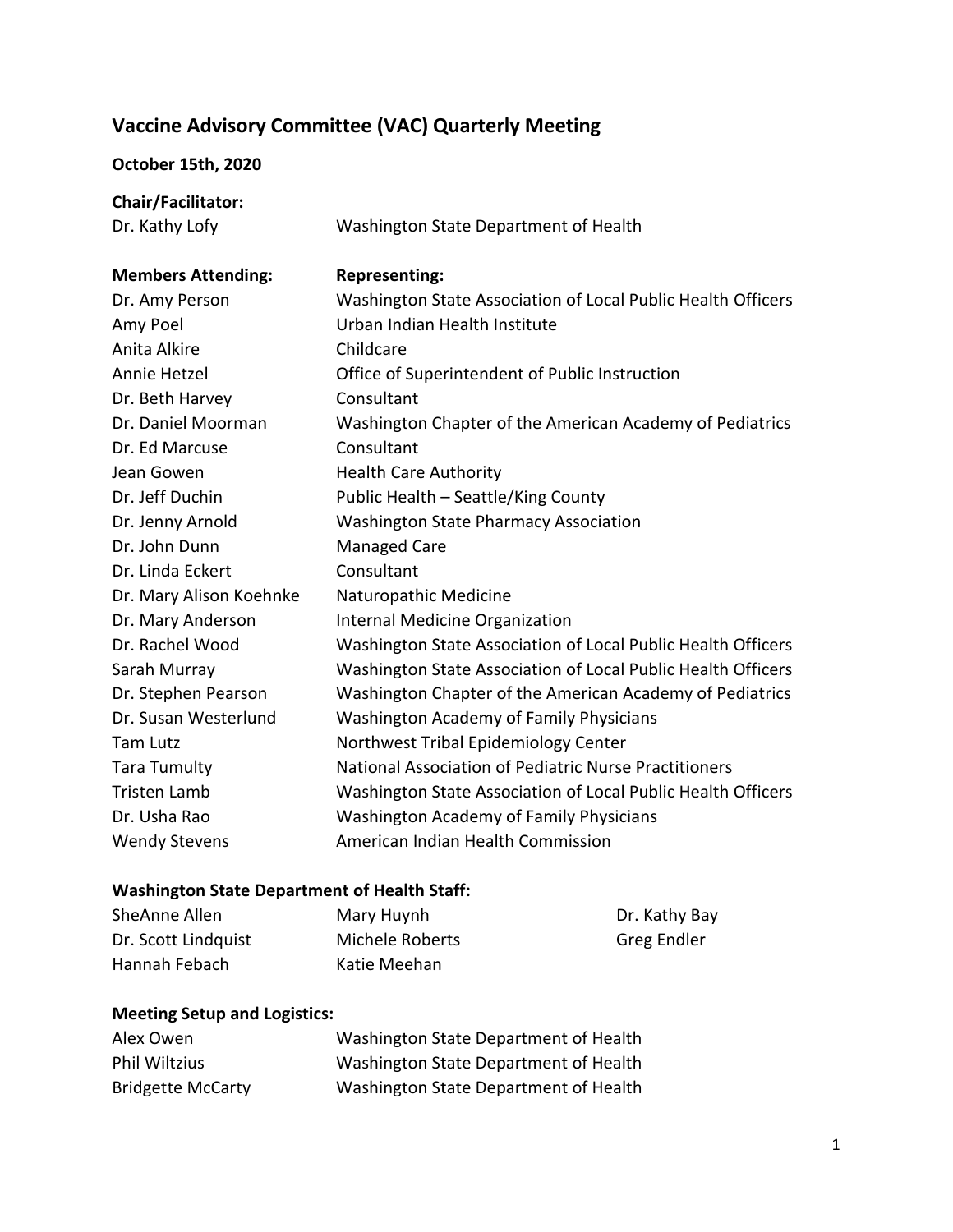| <b>Topic</b>           | <b>Presented Information</b>                                                                                |  |  |
|------------------------|-------------------------------------------------------------------------------------------------------------|--|--|
| <b>Welcome and</b>     | VAC Chair, Dr. Kathy Lofy, gave a warm welcome to new members for participating in the Vaccine              |  |  |
| <b>Introductions</b>   | Advisory Committee (VAC). The new members were introduced as follows: Anita Alkire, Annie Hetzel,           |  |  |
|                        | and Wendy Stevens. The public and returning members were welcomed. An overview of meeting                   |  |  |
| Dr. Kathy Lofy         | expectations and processes were introduced as well as new DOH staff members.                                |  |  |
|                        |                                                                                                             |  |  |
| <b>Addressing</b>      | To address public concern in regards to the Coronavirus (COVID) vaccine, it was stated that mandating       |  |  |
| <b>Public Concerns</b> | the vaccine was not in Washington's State Health Department vaccination planning at this time.              |  |  |
| from July 2020         |                                                                                                             |  |  |
| <b>VAC Meeting</b>     |                                                                                                             |  |  |
|                        |                                                                                                             |  |  |
| <b>Michelle</b>        |                                                                                                             |  |  |
| <b>Roberts</b>         |                                                                                                             |  |  |
| <b>Transitioning</b>   | Dr. Kathy Lofy is transitioning out of her role at Department of Health (DOH). Staff and VAC members        |  |  |
| <b>VAC Chair and</b>   | alike wished Dr. Lofy a wholesome and kind farewell. She will be missed and the chair position will be      |  |  |
| <b>Farewells for</b>   | difficult to fill with someone who has the same expertise.                                                  |  |  |
| Dr. Kathy Lofy         |                                                                                                             |  |  |
|                        |                                                                                                             |  |  |
| <b>Michelle</b>        |                                                                                                             |  |  |
| <b>Roberts</b>         |                                                                                                             |  |  |
| <b>Approval of</b>     | Meeting minutes from the previous VAC gathering were approved through the advisory board.                   |  |  |
| <b>Previous</b>        |                                                                                                             |  |  |
| <b>Meeting</b>         |                                                                                                             |  |  |
| <b>Minutes</b>         |                                                                                                             |  |  |
| Dr. Kathy Lofy         |                                                                                                             |  |  |
| COVID-19               | When planning the COVID-19 vaccination response, DOH has continued to monitor clinical and                  |  |  |
| Vaccine                | preclinical trials of the growing number of COVID-19 vaccines. There are approximately 92 preclinical       |  |  |
| <b>Presentation 1:</b> | vaccines under active investigation. Evaluating vaccines within human clinical trials of coronavirus        |  |  |
| <b>Timeline and</b>    | vaccine, there 44 vaccines within this category and 22 vaccines within an active evaluation in animals.     |  |  |
| <b>Next Steps</b>      |                                                                                                             |  |  |
|                        | The federal government has supported six vaccines. Of those six, four of those vaccines are in stage 3 of   |  |  |
|                        | clinical trials. Moderna and Pfizer mRNA vaccines are the furthest along within stage 3 clinical trials.    |  |  |
| <b>SheAnne Allen</b>   |                                                                                                             |  |  |
|                        | When administering the COVID-19 vaccine, it will require a phased approach due to the limited doses.        |  |  |
|                        | ACIP has devised likely administrative strategies to combat dose shortages. With constrained supply, it     |  |  |
|                        | will be likely to have highly targeted administration of the vaccine to specific populations. After a large |  |  |
|                        | number of doses become available, a broad administration network through pharmacies and                     |  |  |
|                        | practitioners will be established. Vaccine providers will then be engaged to reach critical populations     |  |  |
|                        | and enhance series completion.                                                                              |  |  |
|                        |                                                                                                             |  |  |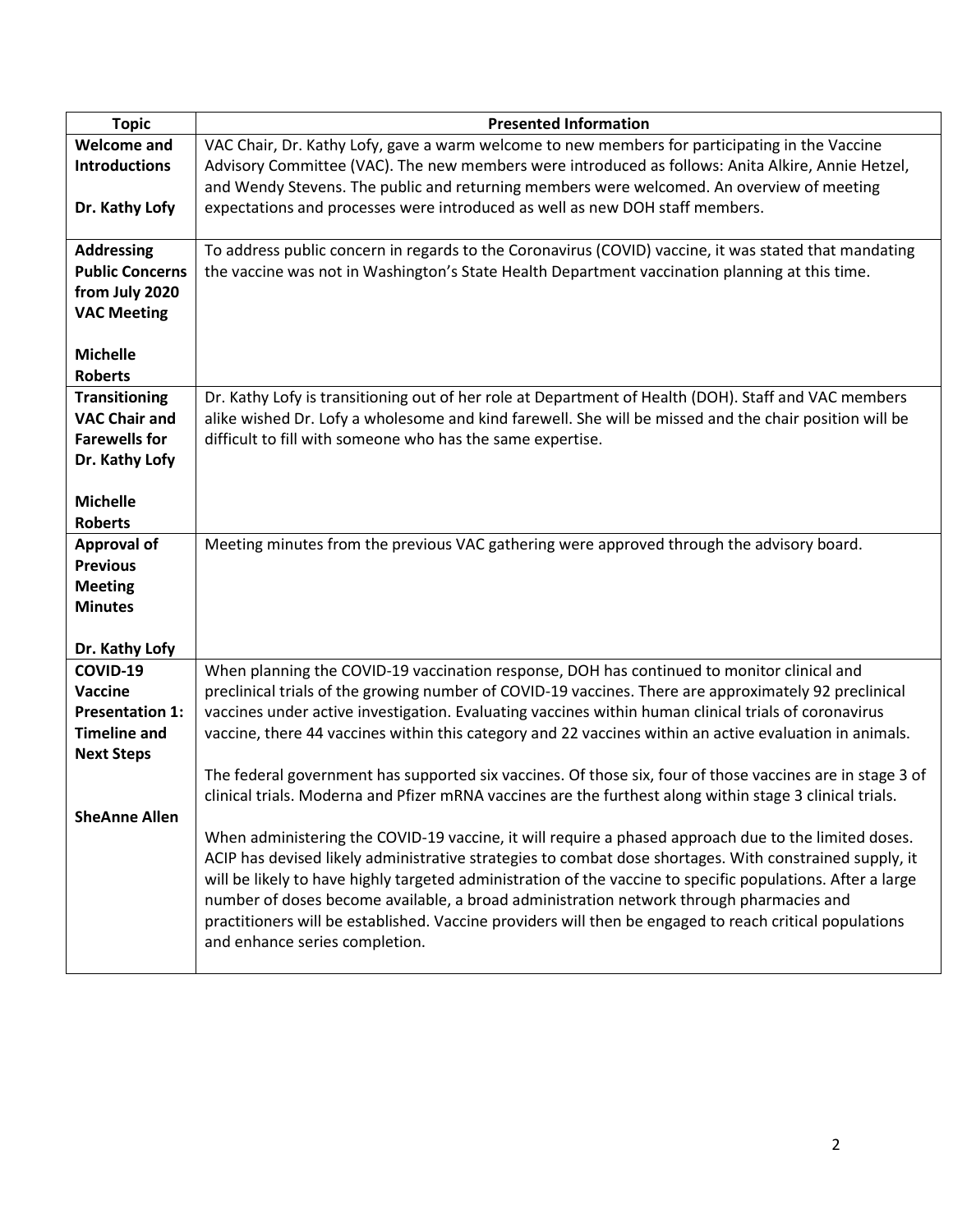| COVID-19               | To begin this conversation: the following statements are not finalized decisions on vaccination planning.           |  |  |
|------------------------|---------------------------------------------------------------------------------------------------------------------|--|--|
| Vaccine                | Each discussed plan are hypothetical vaccine planning scenarios.                                                    |  |  |
| <b>Presentation 1:</b> |                                                                                                                     |  |  |
| Vaccine                | When the federal government allocates COVID-19 vaccine to different states, distribution will be based              |  |  |
| <b>Distribution to</b> | on multiple factors. These factors include populations recommended by the Advisory Committee on                     |  |  |
| <b>States</b>          | Immunization Practices (ACIP) with input from the National Academy of Medicine, current epidemiology                |  |  |
|                        | of COVID-19, and COVID-19 vaccine production and availability.                                                      |  |  |
|                        |                                                                                                                     |  |  |
|                        |                                                                                                                     |  |  |
| <b>SheAnne Allen</b>   |                                                                                                                     |  |  |
| COVID-19               | When planning for vaccination distribution and vaccination events, the DOH has made certain                         |  |  |
| Vaccine                | assumptions during planning.                                                                                        |  |  |
| <b>Presentation 1:</b> |                                                                                                                     |  |  |
| <b>COVID</b>           | The minimum order size will be an approximately 100 doses. If vaccine is directly shipped, the order size           |  |  |
|                        |                                                                                                                     |  |  |
| Vaccination            | may be much larger. COVID-19 vaccine and ancillary supplies will be procured and distributed by the                 |  |  |
| <b>Planning</b>        | federal government at no cost to enrolled COVID-19 vaccination providers. Federally supplied                        |  |  |
| <b>Assumptions</b>     | administration kit and mixing kit will be supplied to apply and reconstitute the vaccine product.                   |  |  |
|                        |                                                                                                                     |  |  |
| <b>SheAnne Allen</b>   | When outlining the steps to receive federal supplies, all COVID vaccine providers must enroll by signing            |  |  |
|                        | and agreeing to conditions outlined in the COVID-19 Vaccination Provider Agreement provided by CDC.                 |  |  |
|                        |                                                                                                                     |  |  |
|                        | The different states will be required to collect and submit information on provider sites due to storage            |  |  |
|                        | and temperature requirements. Providers will be required to submit required vaccine administration                  |  |  |
|                        | data elements to state within 24 hours of vaccine administration. In turn, states will be required to               |  |  |
|                        | report to CDC daily (i.e, every 24 hours). All vaccination sites will need to agree to report into                  |  |  |
|                        | VaccineFinder. Clinically important adverse events following any vaccination should be reported to the              |  |  |
|                        | Vaccine Adverse Event Reporting System (VAERS). Adverse events will also be monitored through                       |  |  |
|                        | electronic health record (EHR) and claims-based systems.                                                            |  |  |
| COVID-19               | In August and September ACIP meetings, prioritization groups were discussed. Groups 1A and 1B were                  |  |  |
| <b>Presentation 1:</b> | broken down. In Group 1A, ACIP determined at-risk healthcare practitioners to be a viable specific group            |  |  |
|                        |                                                                                                                     |  |  |
| Vaccination            | to prioritize. In Group 1B, essential workers, high risk medical conditions, and adults over 65 were                |  |  |
| Prioritization         | discussed. In the September meeting, the overlap of each group and racial and ethnic compositions                   |  |  |
| and Allocation         | were discussed. The groups below are the summary of the ACIP meetings.                                              |  |  |
|                        |                                                                                                                     |  |  |
|                        |                                                                                                                     |  |  |
| <b>SheAnne Allen</b>   |                                                                                                                     |  |  |
|                        |                                                                                                                     |  |  |
|                        | <b>High Risk Medical Conditions</b>                                                                                 |  |  |
|                        | <b>Essential workers</b><br>$>100M$<br>$^{\sim}80M$                                                                 |  |  |
|                        |                                                                                                                     |  |  |
|                        | <b>Healthcare</b>                                                                                                   |  |  |
|                        | personnel                                                                                                           |  |  |
|                        | $^{\sim}$ 20M                                                                                                       |  |  |
|                        |                                                                                                                     |  |  |
|                        |                                                                                                                     |  |  |
|                        | Adults $\geq 65$ years old<br>$~^{\sim}$ 53M                                                                        |  |  |
|                        |                                                                                                                     |  |  |
|                        |                                                                                                                     |  |  |
|                        |                                                                                                                     |  |  |
|                        | Source: Sept 22 ACIP Meeting, Dr. Kathleen Dooling "Phase 1 allocation COVID-19 vaccine: Work Group considerations" |  |  |
|                        | https://www.cdc.gov/vaccines/acip/meetings/downloads/slides-2020-09/COVID-07-Dooling.pdf                            |  |  |
|                        |                                                                                                                     |  |  |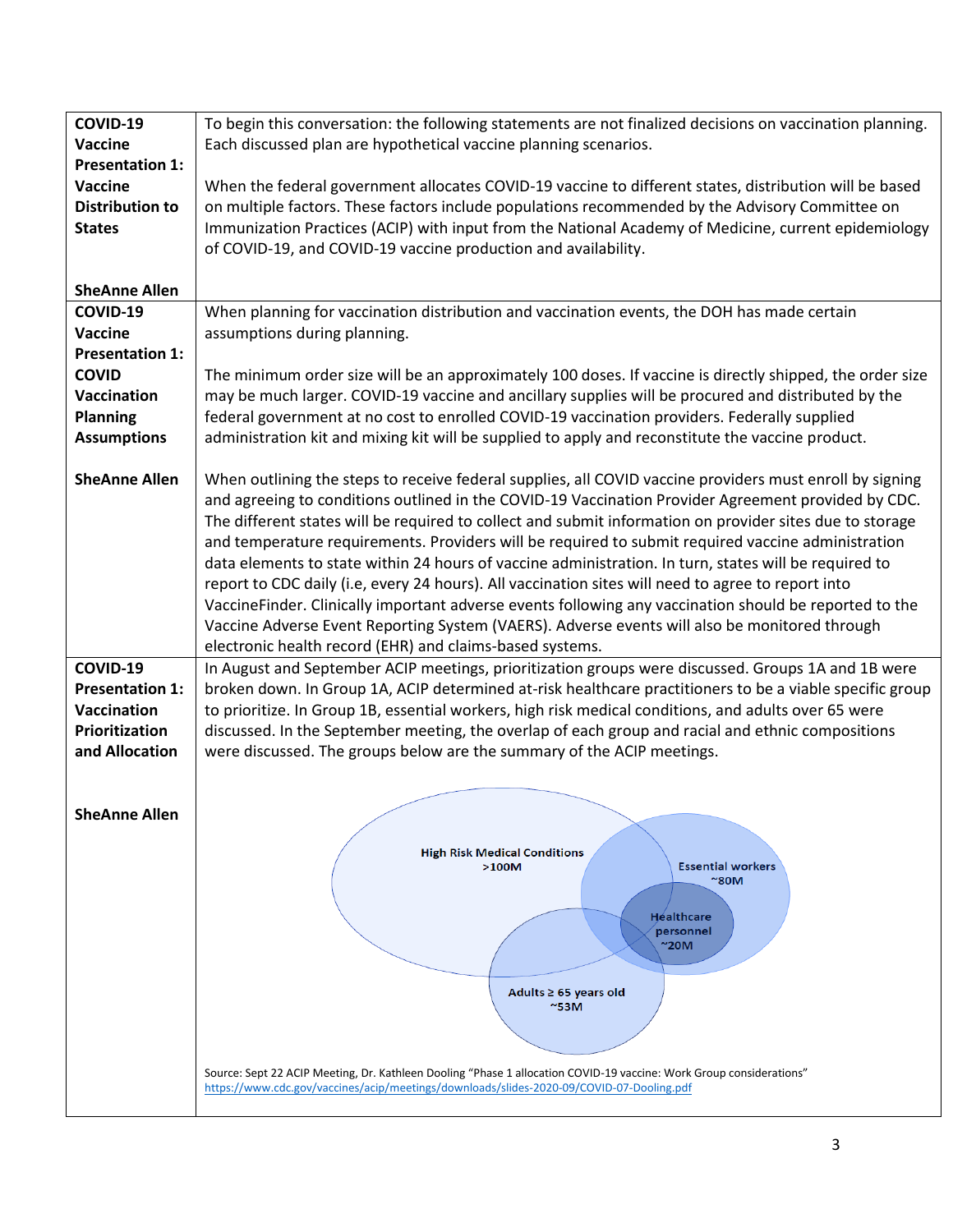| COVID-19               | The Washington State Department of Health is currently developing an online survey tool for providers       |  |  |
|------------------------|-------------------------------------------------------------------------------------------------------------|--|--|
| Vaccine                | to enroll in the COVID-19 Vaccination Program. The online forms are expected to be released in              |  |  |
| <b>Presentation 1:</b> | November 2020. There is information that healthcare partners can start gathering now in order to be         |  |  |
| Provider               | prepared when the forms are released.                                                                       |  |  |
| <b>Enrollment</b>      |                                                                                                             |  |  |
|                        | The following resource can be used to prepare for provider enrollment: Preparing for Provider               |  |  |
| <b>SheAnne Allen</b>   | <b>Enrollment</b>                                                                                           |  |  |
| COVID-19               | To prepare for the incoming COVID-19 Vaccination, providers can prepare by reviewing the CDC COVID-         |  |  |
| Vaccine                |                                                                                                             |  |  |
|                        | 19 Vaccine Provider Agreement forms to understand the participation requirements. The DOH will              |  |  |
| <b>Presentation 1:</b> | continue to communicate about additional details for the provider enrollment in the weeks to come.          |  |  |
| Provider               | Secondly, providers can review or develop operational plans for vaccinating staff and patients. To          |  |  |
| <b>Preparation for</b> | vaccinate during COVID-19, it would be helpful to also review guidance for planning vaccination clinics,    |  |  |
| <b>COVID</b>           | assessing staffing capacity for planning clinics, and the process for training staff involved.              |  |  |
| <b>Vaccination</b>     |                                                                                                             |  |  |
|                        | Providers can, not only train staff and prepare operational plans, also identify refrigerators and freezers |  |  |
| <b>SheAnne Allen</b>   | to store vaccine to assess capacity and process for storing and monitoring vaccine.                         |  |  |
|                        |                                                                                                             |  |  |
|                        | Testing vaccination plans can help to prepare staff members for new vaccination events such as tabletop     |  |  |
|                        | exercises or seasonal influenza vaccination clinics or exercises to test procedures.                        |  |  |
|                        |                                                                                                             |  |  |
| COVID-19               | Question: When reviewing the provider enrollment information, a question was asked, "Will tribes also       |  |  |
| Vaccine                | have the option to obtain vaccines directly from the states? Can you address tribes?"                       |  |  |
| <b>Presentation 1:</b> |                                                                                                             |  |  |
| <b>Committee</b>       | SheAnne replied, "Tribal communities can choose if they want to receive the vaccines from the federal       |  |  |
| <b>Questions</b>       | government or state government. The tribal nations will have these two options. Using both state and        |  |  |
|                        | federal government systems, we are waiting for written details for federal outcomes are. The                |  |  |
|                        | department is working to regroup with the tribal roundtable to make sure it gets on the table."             |  |  |
|                        |                                                                                                             |  |  |
|                        | Question: "Are the state's asking tribal nations of high-risk groups?"                                      |  |  |
|                        |                                                                                                             |  |  |
|                        | SheAnne replied, "We plan to discuss what would be the best method to obtain that information at the        |  |  |
|                        | round table."                                                                                               |  |  |
|                        |                                                                                                             |  |  |
|                        | Question: "What are some guidance about storage, how much would they cost, if this is going to be           |  |  |
|                        | used?"                                                                                                      |  |  |
|                        |                                                                                                             |  |  |
|                        | SheAnne replied, "Once we know where the providers are, the state facilitates the discussion of real-       |  |  |
|                        |                                                                                                             |  |  |
|                        |                                                                                                             |  |  |
|                        | time shipments instead of a large amount of cold storage."                                                  |  |  |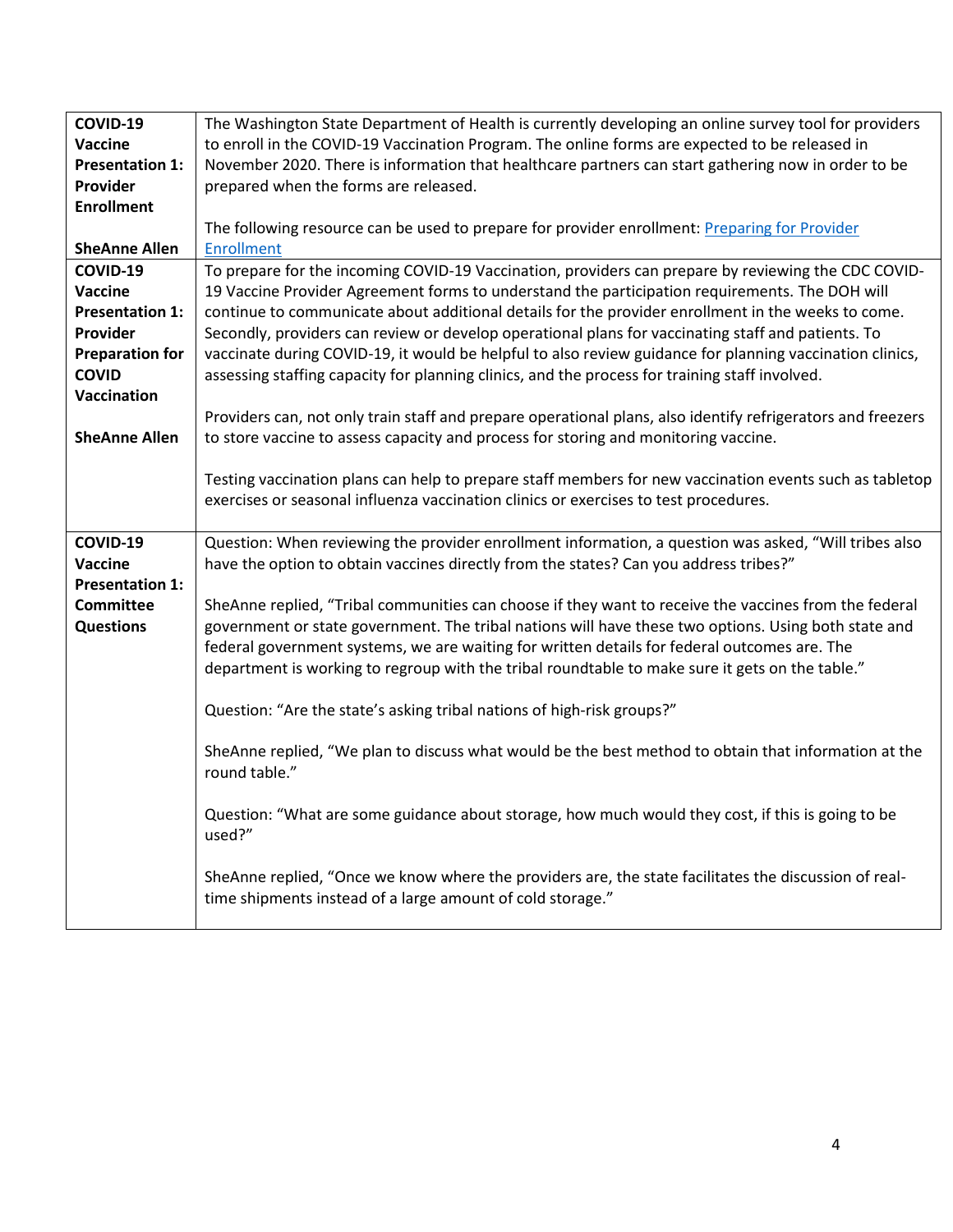| COVID-19               | DOH Communication Team has developed a five phased plan over 12-24 months. This plan is largely                                                                                                    |  |  |
|------------------------|----------------------------------------------------------------------------------------------------------------------------------------------------------------------------------------------------|--|--|
| <b>Vaccine</b>         | dependent on vaccine availability and audience adoption rates. The timing for the beginning of these                                                                                               |  |  |
| <b>Presentation 2:</b> | phases is dependent on when the vaccine becomes available and the volume of available doses. Phase 1                                                                                               |  |  |
| Communication          | is considered the preparation phase to lay the groundwork for COVID-19 vaccine distribution and                                                                                                    |  |  |
| <b>Phased</b>          | audience behavior adoption. Phase 2 plays on the factor of early dissemination and audience behavior                                                                                               |  |  |
| Approach               | adoption, such as maintaining general COVID-19 mitigation behaviors (masks, social distance, etc.) In                                                                                              |  |  |
|                        | Phase 3, the communication campaign will focus on more broad dissemination of communication than                                                                                                   |  |  |
| <b>Greg Endler</b>     | in Phase 2. Phase 4, depending on CDC's final distribution plan, will be mass dissemination and                                                                                                    |  |  |
|                        | maintenance of behaviors for second round audiences. Lastly, in Phase 5, this will contain maintenance                                                                                             |  |  |
|                        | and recruit of laggard audiences to adopt COVID mitigating behaviors.                                                                                                                              |  |  |
| COVID-19               | During Phase 1, mixed methods research used to evaluate different key audiences. The research was                                                                                                  |  |  |
| <b>Vaccine</b>         | informed by social marketing, health promotion, best practices for vaccine promotion and health equity                                                                                             |  |  |
| <b>Presentation 2:</b> | and social justice. A robust ad buy was completed and lays the groundwork for COVID-19 vaccine                                                                                                     |  |  |
| <b>Preparation for</b> |                                                                                                                                                                                                    |  |  |
| Phase 1                | dissemination for 12-weeks (can be as early as mid-October through end of December 2020). The ad is<br>high reach and frequency to campaign to a large variety of audiences. Phase 1 will allow an |  |  |
| <b>Components</b>      | understanding of audience willingness to vaccine and identify key concerns to address during the                                                                                                   |  |  |
|                        | dissemination. Not only does it absolve concerns, it will develop a system for partner engagement and                                                                                              |  |  |
| <b>Greg Endler</b>     | strategic counsel to maintain throughout COVID-19 vaccine dissemination lifespan.                                                                                                                  |  |  |
|                        |                                                                                                                                                                                                    |  |  |
| COVID-19               | The DOH Communication Team has produced a mixed method research study to understand barriers,                                                                                                      |  |  |
| <b>Vaccine</b>         | beliefs, and motivators each audience has in relation to getting the COVID-19 vaccine. The information                                                                                             |  |  |
| <b>Presentation 2:</b> | gained for this study will identify preferences with key messengers, channels, style, and tone. The mixed                                                                                          |  |  |
| <b>Audience</b>        | methods study uses both quantitative and qualitative means through key informant interviews, online                                                                                                |  |  |
| Research               | discussion panels, and a survey.                                                                                                                                                                   |  |  |
|                        |                                                                                                                                                                                                    |  |  |
| <b>Greg Endler</b>     |                                                                                                                                                                                                    |  |  |
| COVID-19               | The messaging strategy designed by the DOH Communication Team addresses three key messages:                                                                                                        |  |  |
| Vaccine                | The strategy would explain how vaccines are made, tested, and are proven safe and effective-<br>1.                                                                                                 |  |  |
| <b>Presentation 2:</b> | even during warp speed.                                                                                                                                                                            |  |  |
| <b>Messaging</b>       | 2. The strategy would explain how vaccines work in the body and communities.                                                                                                                       |  |  |
| <b>Strategy</b>        | The strategy would provide Washingtonians with skills to navigate misinformation and seek<br>3.                                                                                                    |  |  |
|                        | credible sources online.                                                                                                                                                                           |  |  |
| <b>Greg Endler</b>     |                                                                                                                                                                                                    |  |  |
| COVID-19               | Questions: "Will Faith-based guidance (spiritual leaders) have tailored communications since they are                                                                                              |  |  |
| Vaccine                | important stakeholders in communities?"                                                                                                                                                            |  |  |
| <b>Presentation 2:</b> |                                                                                                                                                                                                    |  |  |
| <b>Questions</b>       | Greg said: "We can tailor items to each community to help find key stakeholders. Native American                                                                                                   |  |  |
|                        | Indian and Alaskan individual stakeholders will be incentivized and offered support in any way they                                                                                                |  |  |
| <b>Greg Endler</b>     | need.                                                                                                                                                                                              |  |  |
|                        |                                                                                                                                                                                                    |  |  |
|                        | Question: Would it be possible to make available elementary vaccine learning tools to schools?                                                                                                     |  |  |
|                        |                                                                                                                                                                                                    |  |  |
|                        | Greg said: "This could be possible, but local school districts do have certain policies related to this in                                                                                         |  |  |
|                        | their processes."                                                                                                                                                                                  |  |  |
|                        |                                                                                                                                                                                                    |  |  |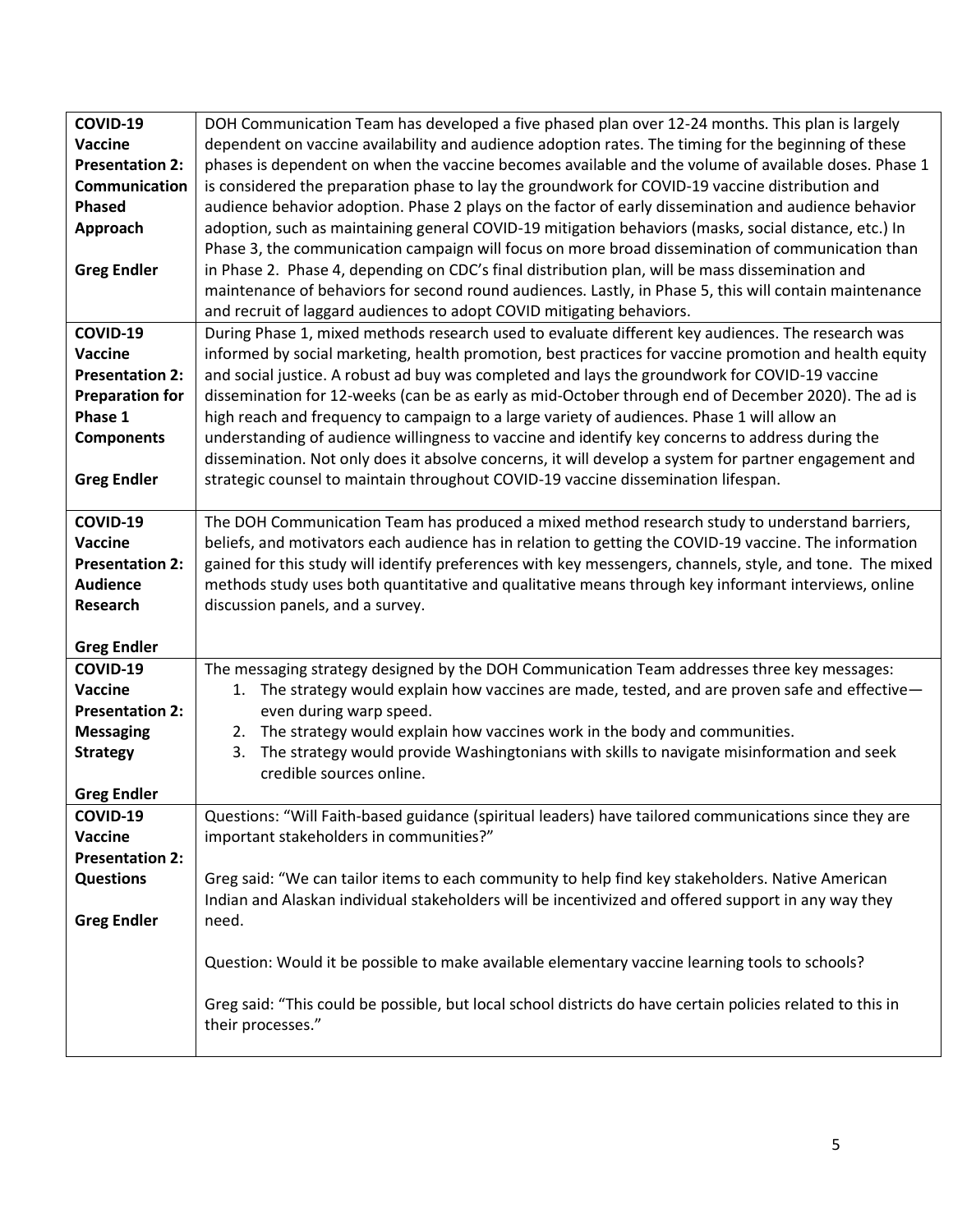| COVID-19               | The scope of the group is to evaluate the COVID-19 vaccine candidates from a clinical and scientific                                                           |  |  |
|------------------------|----------------------------------------------------------------------------------------------------------------------------------------------------------------|--|--|
| Vaccine                | viewpoint.                                                                                                                                                     |  |  |
| <b>Presentation 3:</b> |                                                                                                                                                                |  |  |
| <b>Vaccine Science</b> |                                                                                                                                                                |  |  |
| <b>Advisory</b>        |                                                                                                                                                                |  |  |
| Workgroup              |                                                                                                                                                                |  |  |
|                        |                                                                                                                                                                |  |  |
| <b>Kathy Bay</b>       |                                                                                                                                                                |  |  |
| COVID-19               |                                                                                                                                                                |  |  |
|                        |                                                                                                                                                                |  |  |
| Vaccine                | The image below represents the High-Level Work Plan of the DOH from September to December. This                                                                |  |  |
| <b>Presentation 4:</b> | plan highlights how the framework, analysis, and location of priority populations will occur against                                                           |  |  |
| <b>High Level</b>      | supply projections from the CDC and emerging guidance from ACIP.                                                                                               |  |  |
| <b>Work Plan of</b>    | We are here<br><b>High-level Workplan</b>                                                                                                                      |  |  |
| Prioritization         |                                                                                                                                                                |  |  |
| and Allocation         | September<br>November<br>December<br>October                                                                                                                   |  |  |
|                        | Manage consultations to inform draft                                                                                                                           |  |  |
| <b>Blair Hanewall</b>  | Develop draft<br>Update framework with<br>Finalize draft<br>framework & monitor emerging guidance from<br>Framework<br>framework<br>framework<br>emerging data |  |  |
|                        | federal entities (e.g., CDC/ACIP)                                                                                                                              |  |  |
|                        | Estimate size of population groups                                                                                                                             |  |  |
|                        | Analysis                                                                                                                                                       |  |  |
|                        | Develop scenarios of subsets of populations against supply projections                                                                                         |  |  |
|                        | Identify how to locate different populations and key points of contact<br>Locating                                                                             |  |  |
|                        |                                                                                                                                                                |  |  |
|                        |                                                                                                                                                                |  |  |
|                        |                                                                                                                                                                |  |  |
| COVID-19               | As DOH staff develops the COVID-19 prioritization and allocation framework, its structure is heavily                                                           |  |  |
| Vaccine                | influenced and guided by federal guidelines. When reviewing interim guidance from CDC, WHO,                                                                    |  |  |
| <b>Presentation 4:</b> | National Academy of Sciences, Engineering, and Medicine, and Hopkins Center for Security, these                                                                |  |  |
| <b>Adaptable</b>       | sources influenced our developed draft framework. DOH is also leveraging lessons from analog                                                                   |  |  |
| <b>Framework</b>       | experiences such as PPE allocations prior in the pandemic. To gather community input, consultations are                                                        |  |  |
|                        | being planned with a variety of stakeholders. Together, with stakeholder and federal guidance, the DOH                                                         |  |  |
| <b>Blair Hanewall</b>  | can develop and adaptable framework for allocation. However, there is need for flexibility due to several                                                      |  |  |
|                        | unknowns such as: number and timing of vaccine doses, vaccine types, vaccine efficacy in different                                                             |  |  |
|                        | populations, transmission based on population, clinical results, and epidemic conditions.                                                                      |  |  |
|                        |                                                                                                                                                                |  |  |
|                        |                                                                                                                                                                |  |  |
|                        |                                                                                                                                                                |  |  |
| COVID-19               | Question: How will we deal with short supply of prioritizations? Different areas of the states following                                                       |  |  |
| Vaccine                | different policies were a difficulty in H1N1, creating issues for prioritization and allocation. 35 different                                                  |  |  |
| <b>Presentation 4:</b> | plans and variety of recommendations to support the H1N1 response created chaos and confusion. Not                                                             |  |  |
| <b>Questions</b>       | only creates confusion, essential providers came to receive vaccinations and brought family members to                                                         |  |  |
|                        | receive vaccines as well. This creates an issue when allocating in short supply. Household contacts of                                                         |  |  |
| <b>Blair Hanewall</b>  | high-risk patients can cause vaccine supplies to deplete quickly.                                                                                              |  |  |
|                        |                                                                                                                                                                |  |  |
|                        | Michelle Roberts: Vaccination planning and recommendations from ACIP and CDC will help inform                                                                  |  |  |
|                        |                                                                                                                                                                |  |  |
|                        | prioritization decisions.                                                                                                                                      |  |  |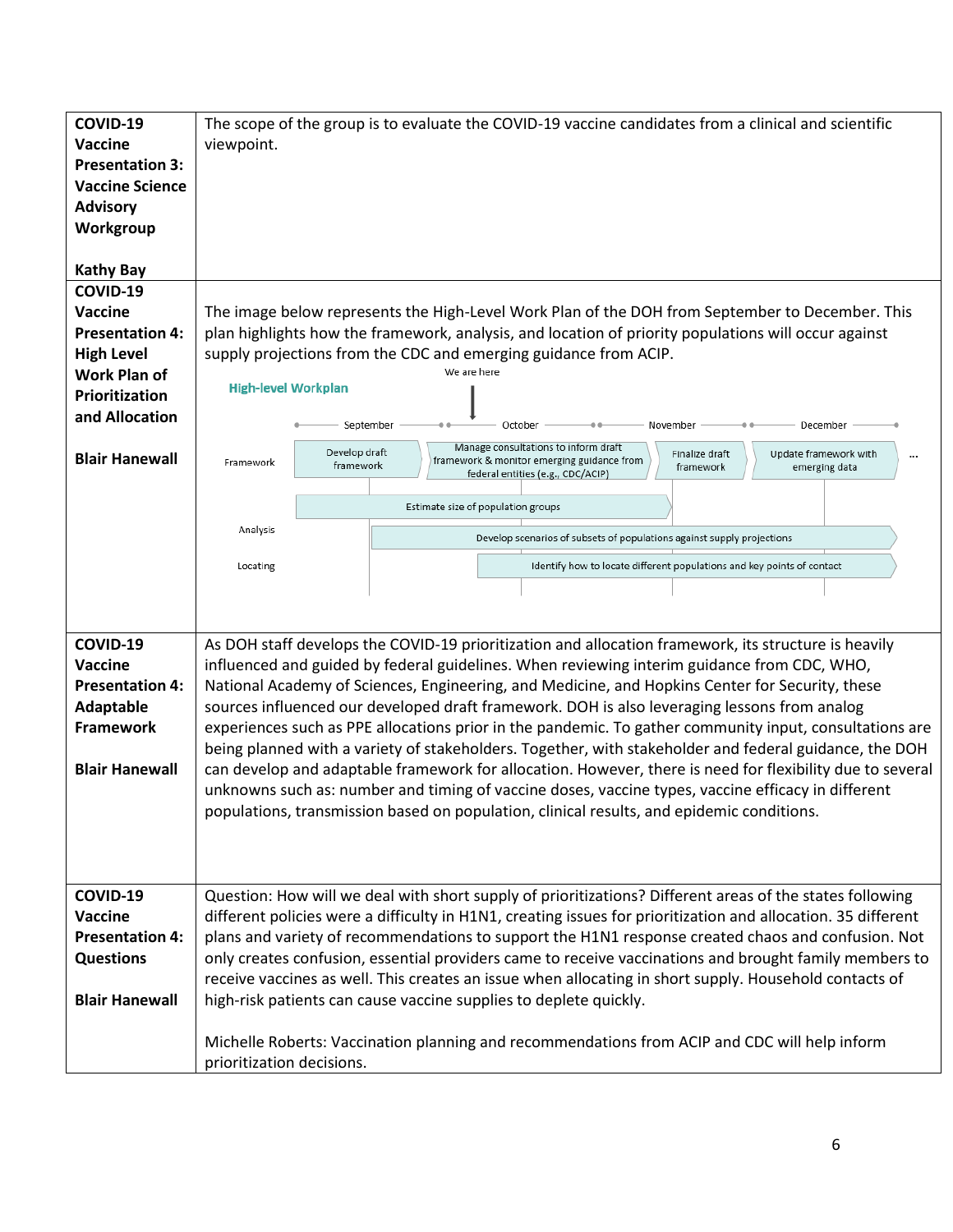| COVID-19<br>Vaccine<br><b>Presentation 5:</b><br><b>DOH</b><br>Communication<br><b>Strategy</b><br><b>Katie Meehan</b>                                   | as tribal governments, local health jurisdictions, community-based groups, and many more<br>designed a mixed methods approach.                                                                                                                                                                                                                                                                                                                                                                                                                                                                                                                                                                             |                                                                                            | When making decisions that affect Washingtonians, the DOH wants to engage community partners such<br>organizations. There are many topics to be engaged on such as allocation and prioritization, distribution,<br>and administration of the COVID-19 vaccine. To reach engagement in community partners, the DOH has |
|----------------------------------------------------------------------------------------------------------------------------------------------------------|------------------------------------------------------------------------------------------------------------------------------------------------------------------------------------------------------------------------------------------------------------------------------------------------------------------------------------------------------------------------------------------------------------------------------------------------------------------------------------------------------------------------------------------------------------------------------------------------------------------------------------------------------------------------------------------------------------|--------------------------------------------------------------------------------------------|-----------------------------------------------------------------------------------------------------------------------------------------------------------------------------------------------------------------------------------------------------------------------------------------------------------------------|
| COVID-19<br>Vaccine<br><b>Presentation 5:</b><br>Communication<br><b>Timeline</b><br><b>Katie Meehan</b>                                                 | <b>OCTOBER 2020</b><br><b>Engage</b><br>communities,<br>groups, and<br>partners                                                                                                                                                                                                                                                                                                                                                                                                                                                                                                                                                                                                                            | <b>NOVEMBER 2020</b><br><b>Finalize</b><br>framework for<br>prioritization &<br>allocation | <b>DECEMBER 2020</b><br><b>Launch COVID-19</b><br><b>Vaccine</b><br><b>Implementation</b><br><b>Committee</b>                                                                                                                                                                                                         |
|                                                                                                                                                          | Start with:<br>NAM Equitable COVID-19<br>vaccine Allocation<br>Framework<br>prioritization and allocation, and to launch the vaccination implementation committee.                                                                                                                                                                                                                                                                                                                                                                                                                                                                                                                                         | Align with:<br><b>ACIP</b> recommendations                                                 | Align with:<br>CDC Interim COVID-19<br>Vaccine Planning Playbook<br>The figure above represents the proposed timeline to begin engaging communities, finalizing                                                                                                                                                       |
| COVID-19<br>Vaccine<br><b>Presentation 5:</b><br>What<br><b>Conclusions</b><br>does the DOH<br>hope to learn<br>by completing<br>an Engagement<br>Study? | After reaching out to different communities, high risk workers, health partners, and government, a<br>crosscutting approach will be applied to cover using CDC's Socual Vulnerability Index or another specific<br>index. The DOH hopes to obtain information on how individuals and groups feel about the COVID-19<br>vaccine in general and groups who receive priority. Secondly, information will be obtained to determine<br>how people want to receive information about COVID-19 vaccine updates. This will help smooth<br>communication channels, understand what information the groups are interested in, and determine<br>who is the trusted messenger or respresentative in different sectors. |                                                                                            |                                                                                                                                                                                                                                                                                                                       |
| <b>Katie Meehan</b>                                                                                                                                      |                                                                                                                                                                                                                                                                                                                                                                                                                                                                                                                                                                                                                                                                                                            |                                                                                            |                                                                                                                                                                                                                                                                                                                       |